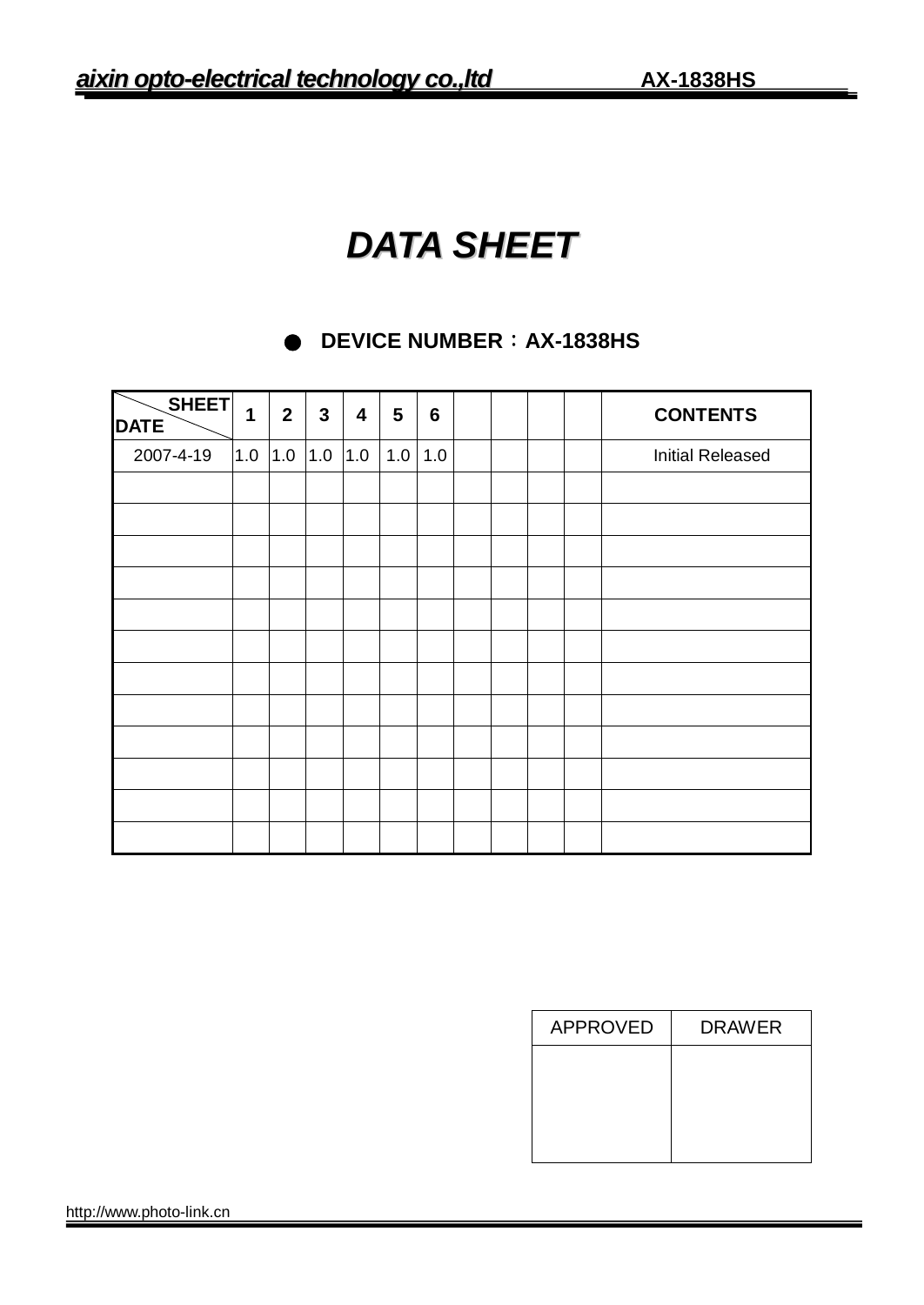# *INFRARED RECEIVER MODULE*

### ● **Description**

TheAX-1838HS is miniaturized infrared receivers for remote control and other applications requiring improved ambient light rejection.

 The separate PIN diode and preamplifier IC are assembled on a single leadframe.

The epoxy package contains a special IR filter.

 This module has excellent performance even in disturbed ambient light applications and provides protection against uncontrolled output pulses.

### ● **Features**

- ? Photo detector and preamplifier in one package .
- ? Internal filter for PCM frequency.
- ? Inner shield,good anti-interference ability.
- ? High immunity against ambient light.
- ? Improved shielding against electric field disturbance
- ? 3.0V or 5.0V supply voltage; low power consumption.
- ? TTL and CMOS compatibility.
- ? **8ms data pause time codes are acceptable** .

#### ● **Applications:**

- 1. Optical switch
- 2. Light detecting protion of remote contol
	- ? AV instruments such as Audio,TV,VCR,CD,MD,DVD,etc.
	- ? Home appliances such as Air-conditioner,Fan,etc.
	- ? CATV set top boxes
	- ? Multi-media Equipment

#### **Absolute Maximum Ratings(Ta=25℃)**

| <b>Parameter</b>             | Symbol | <b>Ratings</b> | Unit         | <b>Notice</b>                         |
|------------------------------|--------|----------------|--------------|---------------------------------------|
| Supply Voltage               | Vs     | $2.1 - 6.5$    | V            |                                       |
| <b>Operating Temperature</b> | Topr   | $-20 - +65$    | $^{\circ}$ C |                                       |
| Storage Temperature          | Tstg   | $-40 - +85$    | $\mathrm{C}$ |                                       |
| Soldering Temperature        | Tsd    | 260            | $\mathrm{C}$ | 4mm from mold body<br>less than 5 sec |

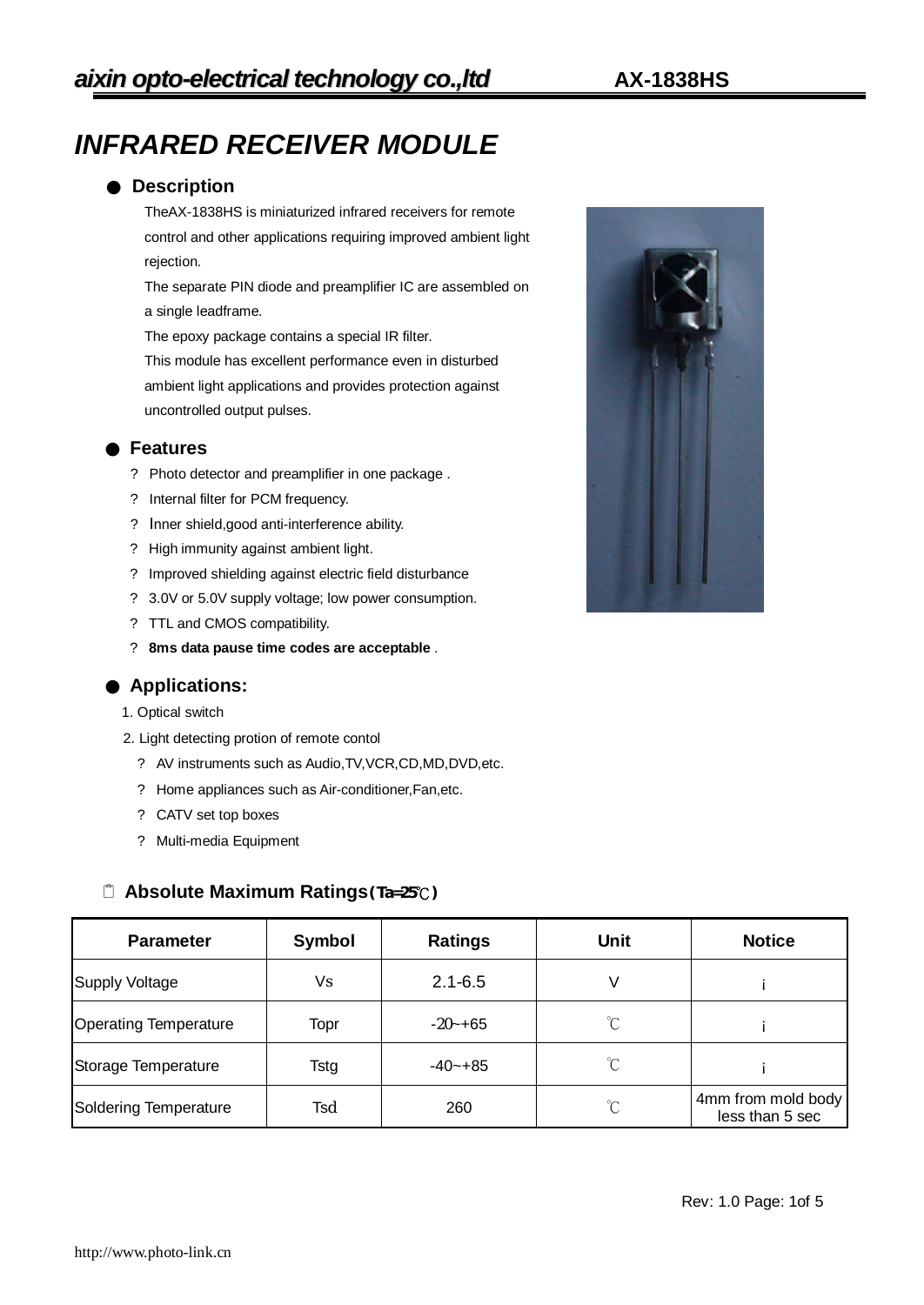# **Electrical And Optical Characteristics**(Ta=25℃)

| <b>Parameter</b>                 | Symbol                |      | <b>Ratings</b> |     | <b>Unit</b> | Condition                      |  |
|----------------------------------|-----------------------|------|----------------|-----|-------------|--------------------------------|--|
|                                  |                       | Min. | Max.<br>Typ.   |     |             |                                |  |
| <b>Supply Voltage</b>            | Vs                    | 2.1  |                | 5.5 | $\vee$      |                                |  |
| <b>Supply Current</b>            | Icc                   | i    | i              | 1.5 | mA          | No signal input                |  |
|                                  | $L_0$                 | 17   | i              | i   |             | At the ray axis <sup>*</sup> 1 |  |
| <b>Reception Distance</b>        | $L_{45}$              | 8    | i.             | i   | m           |                                |  |
| <b>B.P.F Center Frequency</b>    | fo                    | i    | 38             | î.  | <b>KHz</b>  |                                |  |
| Peak Wavelength                  | $\lambda p$           | i    | 940            | i.  | nm          |                                |  |
| <b>Half Angle</b>                | $\boldsymbol{\theta}$ | İ    | 45             | j.  | deg         | At the ray axis *1             |  |
| High Level Pulse Width           | $T_{H}$               | 400  | i              | 800 | $\mu$ S     |                                |  |
| Low Level Pulse Width            | $T_L$                 | 400  | i              | 800 | $\mu$ S     | At the ray axis $*2$           |  |
| <b>High Level Output Voltage</b> | $V_H$                 | 4.5  | i              | i.  | $\vee$      |                                |  |
| Low Level Output Voltage         | $V_L$                 | i    | i              | 0.5 | V           |                                |  |

\*1:The ray receiving surface at a vertex and relation to the ray axis in the range of θ=0° and θ=45°

\*2:A range from 30cm to the arrival distance. Average value of 50 pulses

# ● **BLOCK DIAGRAM**

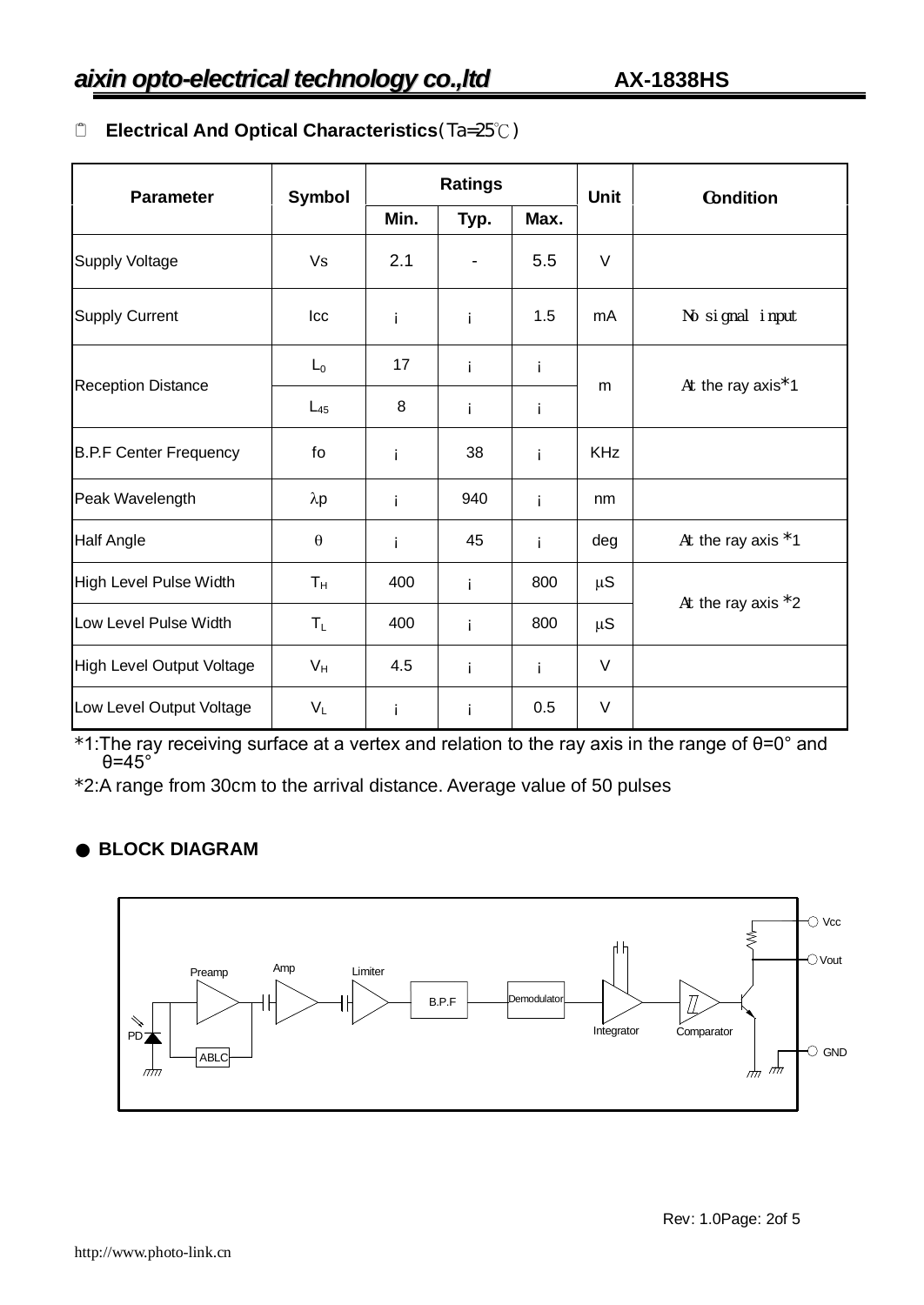# **Test Method**

A.Standard Transmitter



B.Detection Length Test



#### C.Pulse Width Test

Transmitter Output



D.U.T Output Pulse



# **Application Circuit**

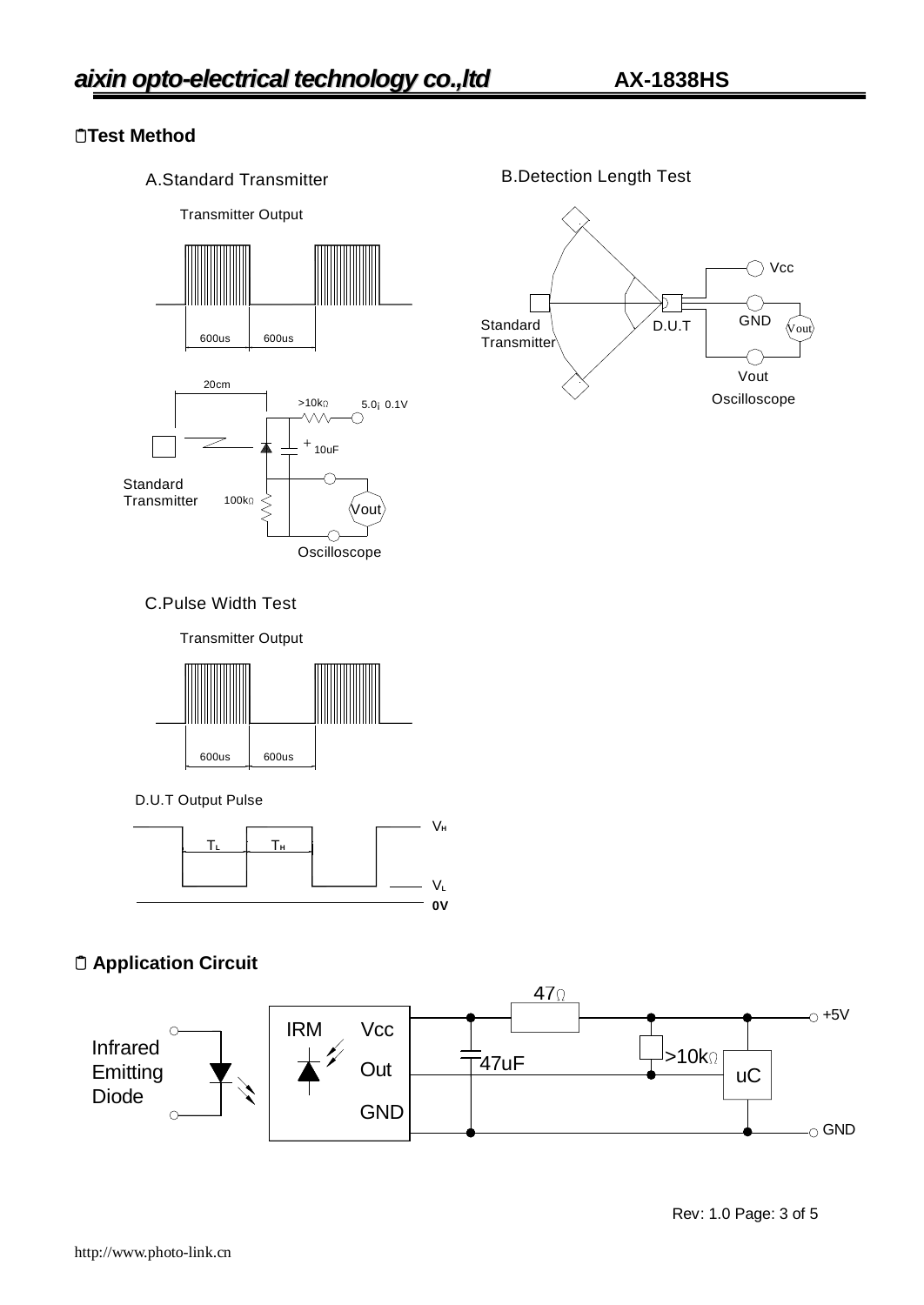## ●**Package Dimensions:**



NOTES:

- 1.All dimensions are in millimeters (inches).
- 2. Tolerance is ¡0. 30mm (0.012<sub>11</sub>) unless otherwise specified.
- 3.Specifications are subject to change without notice.